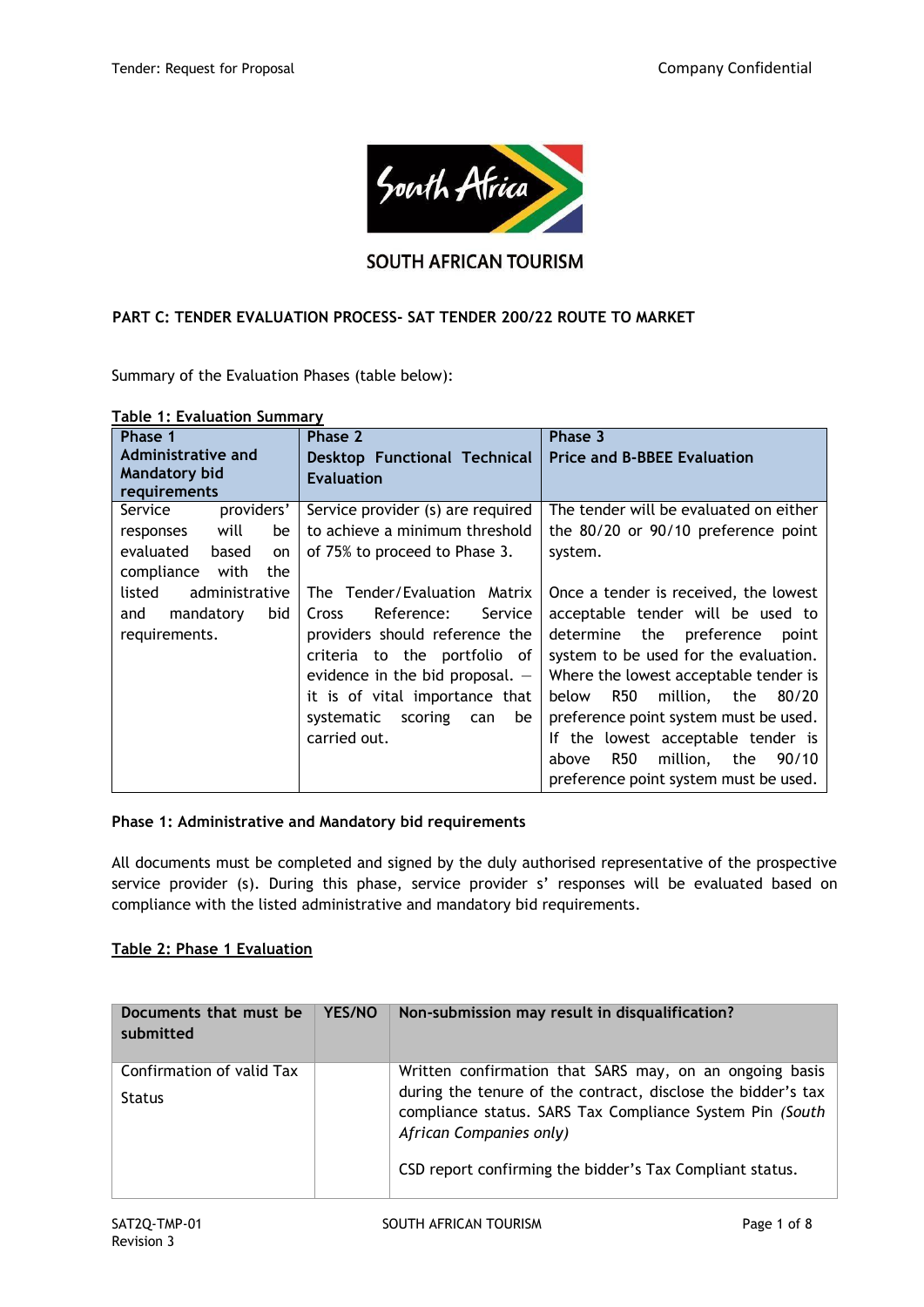| B - BBEE Certificate 1                                                                                | B - BBEE Certificate (South African Companies) or an affidavit<br>is required for companies with less than R10 million turnover.                                                                                                                                                                                                                                                                                                                   |
|-------------------------------------------------------------------------------------------------------|----------------------------------------------------------------------------------------------------------------------------------------------------------------------------------------------------------------------------------------------------------------------------------------------------------------------------------------------------------------------------------------------------------------------------------------------------|
|                                                                                                       | A copy of the template for this affidavit is available on the                                                                                                                                                                                                                                                                                                                                                                                      |
|                                                                                                       | Department of Trade and Industry website                                                                                                                                                                                                                                                                                                                                                                                                           |
|                                                                                                       | https://www.thedti.gov.za/gazette/Affidavit_EME.pdf                                                                                                                                                                                                                                                                                                                                                                                                |
|                                                                                                       | (Failure to submit affidavit will result in non-compliant on a                                                                                                                                                                                                                                                                                                                                                                                     |
|                                                                                                       | preference points system) (South African Companies only)                                                                                                                                                                                                                                                                                                                                                                                           |
| A-Invitation<br>Annexure<br>(SBD 1)                                                                   | Complete and sign the supplied pro forma document                                                                                                                                                                                                                                                                                                                                                                                                  |
| <b>B-Registration</b><br>Annexure<br>Central<br>Supplier<br>on<br>Database (CSD)                      | agencies, including proposed partner/subcontractor<br>All<br>agencies, must be registered as a service provider on National<br>Treasury's Central Supplier Database (CSD). If you are not<br>registered, proceed to complete the registration of your<br>before<br>submitting<br>company<br>your<br>proposal.<br>Visit<br>https://secure.csd.gov.za/ to obtain your vendor number.<br>Submit proof of registration. (South African Companies only) |
| D-Preferential<br>Annexure<br>Procurement SBD 6.1                                                     | Complete and sign the supplied pro forma document                                                                                                                                                                                                                                                                                                                                                                                                  |
| Annexure E-Declaration of<br>Interest -<br>SBD 4)                                                     | Complete and sign the supplied pro forma document                                                                                                                                                                                                                                                                                                                                                                                                  |
| Annexure F-Declaration of<br>Bidder's Past Supply Chain<br>Management Practices -<br>SBD <sub>8</sub> | Complete and sign the supplied pro forma document                                                                                                                                                                                                                                                                                                                                                                                                  |
| Annexure G-Certificate of<br>Independent                                                              | Complete and sign the supplied pro forma document                                                                                                                                                                                                                                                                                                                                                                                                  |
| Bid Determination - SBD 9                                                                             |                                                                                                                                                                                                                                                                                                                                                                                                                                                    |

# **Phase 2: Desktop Technical Evaluation = Weighting out of 100 basis points**

All service providers are required to respond to the technical evaluation criteria scorecard and provide information/portfolio of evidence that they unconditionally hold the available capacity, ability, experience, and qualified staff to provide the requisite business requirements to South African Tourism under this tender.

Service providers will be required to achieve a minimum threshold of 75% to proceed to Phase 3 for Price and BBBEE level of contribution evaluations.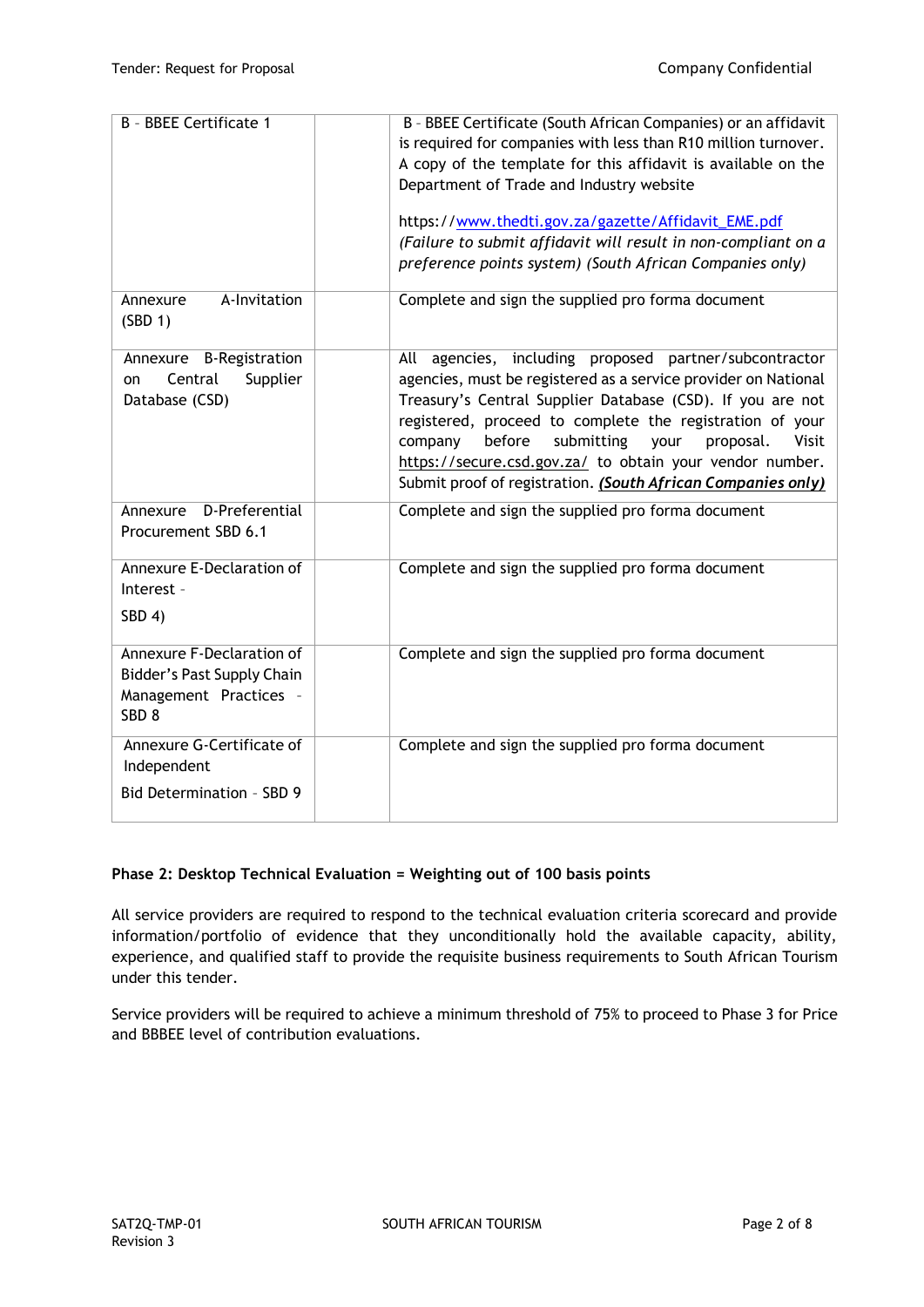# **Table 3: Phase 2 Evaluation**

| <b>Evaluation Criteria</b>                                                                                                                                                                                                                                                                                                                                                                                                                                                                                                                                                                                                                                                                                                                                                                                                                                                                                                                                      | Weight |
|-----------------------------------------------------------------------------------------------------------------------------------------------------------------------------------------------------------------------------------------------------------------------------------------------------------------------------------------------------------------------------------------------------------------------------------------------------------------------------------------------------------------------------------------------------------------------------------------------------------------------------------------------------------------------------------------------------------------------------------------------------------------------------------------------------------------------------------------------------------------------------------------------------------------------------------------------------------------|--------|
| Criteria 1: Bidders satisfactory delivery on previous Route to Market (Market<br>entry)                                                                                                                                                                                                                                                                                                                                                                                                                                                                                                                                                                                                                                                                                                                                                                                                                                                                         | 10     |
| The service provider is required to provide a minimum of three (3) contactable<br>$\bullet$<br>client references for work of a similar nature, rendering research services for<br>market entry strategies, market landscaping analysis, market sizing strategies,<br>and new product launch strategies that can be verified. References should be<br>presented in the form of a written letter on official letterhead from clients with<br>similar services stating clearly what work was done for them.                                                                                                                                                                                                                                                                                                                                                                                                                                                        |        |
| Each bidder must provide<br>Positive references - Testimonial must reflect delivery against objectives and<br>$\bullet$<br>KPIs and delivering full service                                                                                                                                                                                                                                                                                                                                                                                                                                                                                                                                                                                                                                                                                                                                                                                                     |        |
| Reference letters should not be older than four (4) years from the closing<br>$\bullet$<br>date of this RFP. No appointment letters from clients will be accepted as<br>reference letters                                                                                                                                                                                                                                                                                                                                                                                                                                                                                                                                                                                                                                                                                                                                                                       |        |
| Reference letters will count towards scoring if they meet the quality standards listed<br>above                                                                                                                                                                                                                                                                                                                                                                                                                                                                                                                                                                                                                                                                                                                                                                                                                                                                 |        |
| Scoring: As per Table 4: Functional Evaluation Matrix                                                                                                                                                                                                                                                                                                                                                                                                                                                                                                                                                                                                                                                                                                                                                                                                                                                                                                           |        |
| 3 reference letters that meet the above requirements will be deemed<br>$\bullet$<br><b>ACCEPTABLE</b><br>Less than 3 References that meet the criteria will be deemed<br><b>UNACCEPTABLE</b><br>No reference letters provided will be deemed UNACCEPTABLE                                                                                                                                                                                                                                                                                                                                                                                                                                                                                                                                                                                                                                                                                                       |        |
| Criteria 2: Route to Market (Market Entry) Experience<br>Credentials and Experience relevant to the scope of work under this RFP, the<br>$\bullet$<br>service provider should show: market entry strategies, market landscaping<br>analysis, market sizing strategies, and new product launch strategies and<br>demonstrate the ability to conduct multi-country studies simultaneously, in<br>addition, experience with research and strategy work in each of the countries<br>specified.                                                                                                                                                                                                                                                                                                                                                                                                                                                                      | 15     |
| Ability and capacity to work on Route to market or Market entry:<br>More than 10 years of research and strategy experience and conducting<br>parallel multi-country studies - (Score 5)<br>Less than 10 years and more than 8 years of research and strategy<br>$\bullet$<br>experience and conducting parallel multi-country studies - (Score 4)<br>Less than 8 years and more than 6 years of research and strategy<br>$\bullet$<br>experience and conducting parallel multi-country studies - (Score 3)<br>Less than 6 years and more than 4 years of research and strategy<br>$\bullet$<br>experience and conducting parallel multi-country studies - (Score 2)<br>Less than 4 years and more than 2 years of research and strategy<br>$\bullet$<br>experience and conducting parallel multi-country studies - (Score 1)<br>Less than 2 years of research and strategy experience and conducting<br>$\bullet$<br>parallel multi-country studies - (Score 0) |        |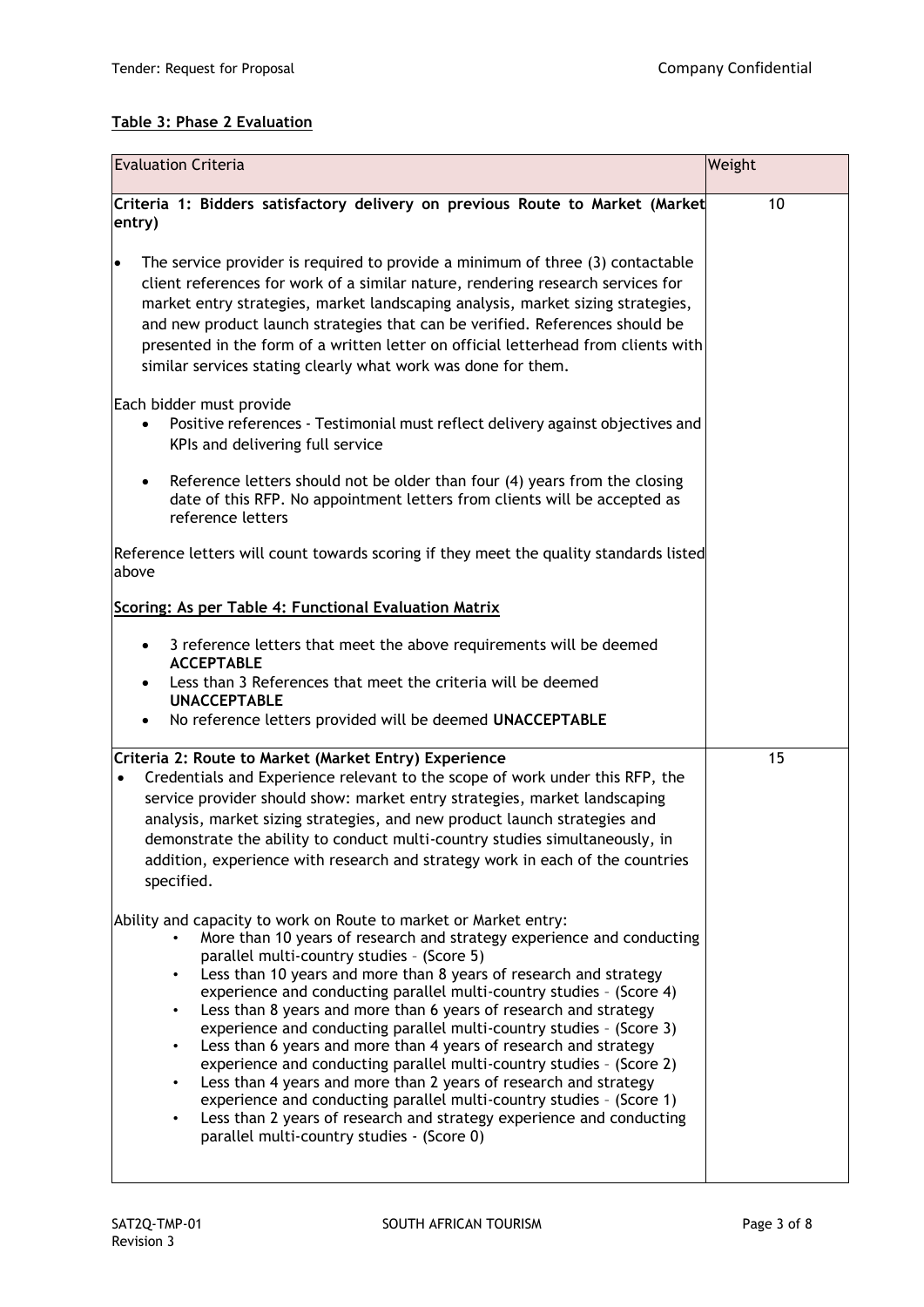| Criteria 3: Methodology and approach:                                                                                                                                                                                                                                                                                                                                                                                                                                                                                                                                                                                                                                                                                                          | 25 |
|------------------------------------------------------------------------------------------------------------------------------------------------------------------------------------------------------------------------------------------------------------------------------------------------------------------------------------------------------------------------------------------------------------------------------------------------------------------------------------------------------------------------------------------------------------------------------------------------------------------------------------------------------------------------------------------------------------------------------------------------|----|
| Research Design: Comprehensive application of the research design and<br>$\bullet$<br>demonstrate understanding of the business goal/problem to include research<br>methodology, data collection, and sampling while motivating why the proposed<br>research design is the best in answering the business problem<br>The service provider should demonstrate that they have considered possible<br>$\bullet$<br>limitations to the study and advise how to mitigate potential limitations<br>Show examples of previous outputs on other studies similar in scope and<br>$\bullet$<br>purpose. What the report emanating from the study will look like (using dummy<br>data) or anonymising the client brand to respect privacy/confidentiality |    |
| Methodology and approach requirements:                                                                                                                                                                                                                                                                                                                                                                                                                                                                                                                                                                                                                                                                                                         |    |
| 1. Bidders to provide a clear and robust research methodology that suits<br>the objectives of the study and motivate the chosen methodology<br>2. Bidder must provide a detailed description of their data collection<br>techniques, such as qualitative, quantitative, or mixed, suitable for the<br>study. Outlining their validity and reliability.<br>3. Bidder needs to outline the sampling framework for the study and<br>motivation for the choice of sampling methodology<br>4. Demonstrate that they have considered possible limitations to the study<br>and advise how to mitigate potential limitations<br>5. Bidder has provided a sample report or output of the study showcasing<br>the final deliverable for SA Tourism       |    |
| Scoring: As per Table 4: Functional Evaluation Matrix                                                                                                                                                                                                                                                                                                                                                                                                                                                                                                                                                                                                                                                                                          |    |
| Provision of the above five methodology requirements will be deemed<br>$\bullet$<br><b>ACCEPTABLE</b><br>Methodology that is not aligned to the above five requirements will be<br>deemed UNACCEPTABLE                                                                                                                                                                                                                                                                                                                                                                                                                                                                                                                                         |    |
| Criteria 4: Company infrastructure and capacity in the 6 markets:<br>Provide evidence of a field force and fielding tools in the specified countries<br>Demonstrate methods of how data quality will be insured (Assessment<br>compliance and methods, quality measures that are applied by the entity to<br>ensure that the data is of sound quality, including local or global data security<br>and data quality compliance documents)<br>Show how efficient and technologically advanced the tools/methods employed<br>$\bullet$<br>in the project are. Show how the tools/methods are cost-effective and/or robust<br>and/or lead to a quicker turnaround time compared to traditional tools and<br>methods.                               | 20 |
| Company infrastructure and capacity requirements:                                                                                                                                                                                                                                                                                                                                                                                                                                                                                                                                                                                                                                                                                              |    |
| 1. Bidder must provide evidence of field force and fielding tools in the<br>specified countries<br>2. Bidder should relate quality measures (data validation assessment) that are<br>applied by the entity to ensure that the data is of sound quality<br>3. Bidder needs to demonstrate compliance with data laws of each country<br>Bidders must demonstrate the usage of advanced technologies, tools, or<br>4.<br>methods to execute the study                                                                                                                                                                                                                                                                                             |    |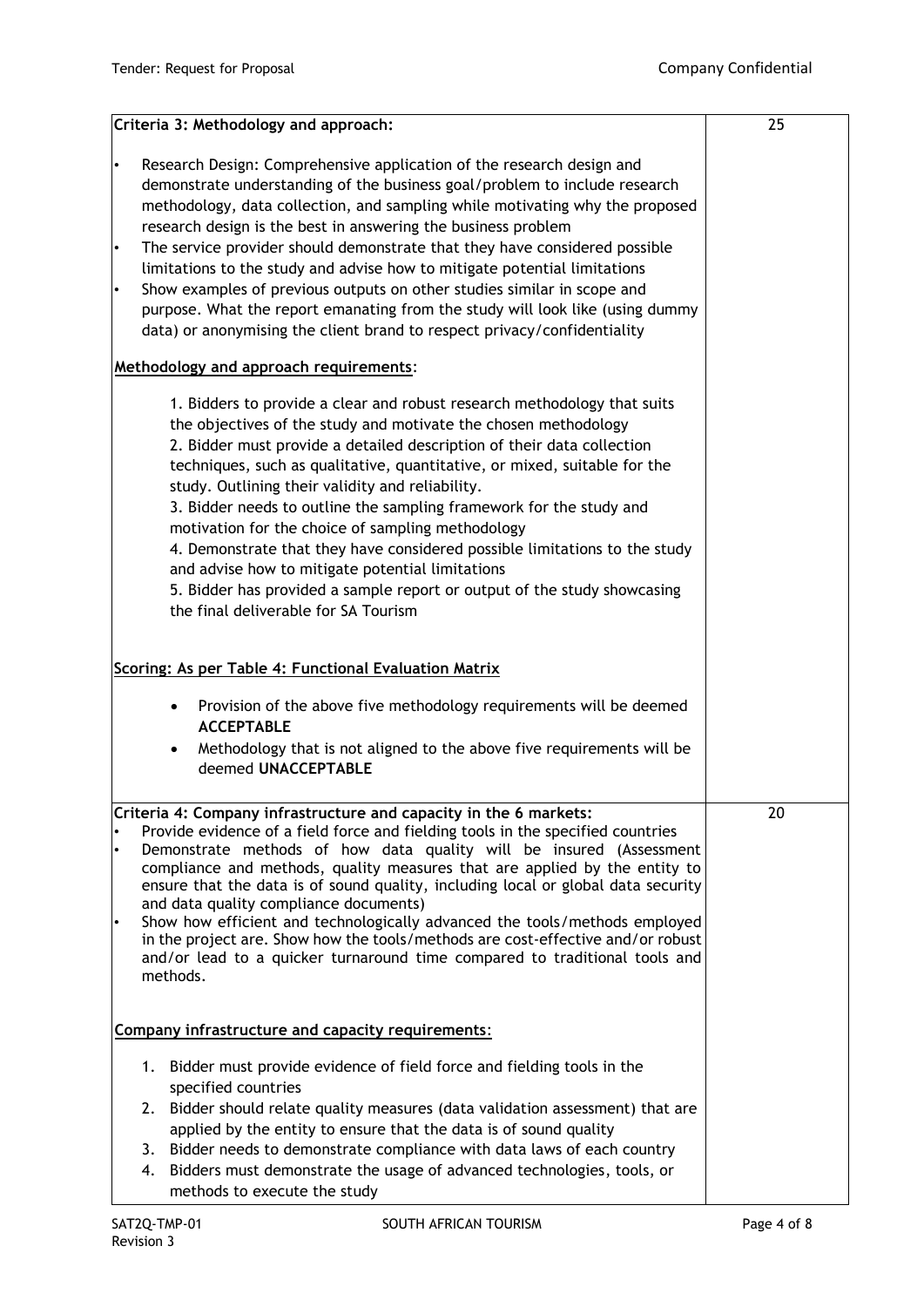| Scoring: As per Table 4: Functional Evaluation Matrix                                                                                                                               |   |
|-------------------------------------------------------------------------------------------------------------------------------------------------------------------------------------|---|
| Provision of the above four requirements will be deemed<br>$\bullet$<br><b>ACCEPTABLE</b>                                                                                           |   |
| Infrastructure and capacity that is not aligned to the above four<br>requirements will be deemed UNACCEPTABLE                                                                       |   |
| Criteria 5: Expertise and experience of proposed project lead or main subject<br>matter expert:                                                                                     | 8 |
| The proposed project team leader that will be assigned to the project<br>and their experience. Provide details CV                                                                   |   |
| The research Project leader should have:                                                                                                                                            |   |
| More than 10 years market entry strategy or market sizing<br>strategy or new product launch strategy development<br>experience - (Score 5)                                          |   |
| Less than 10 years and more than 8 years market entry strategy<br>$\bullet$<br>or market sizing strategy or new product launch strategy<br>development experience - (Score 4)       |   |
| Less than 8 years and more than 6 years market entry strategy<br>$\bullet$<br>or market sizing strategy or new product launch strategy<br>development experience - (Score 3)        |   |
| Less than 6 years and more than 4 years market entry strategy<br>$\bullet$<br>or market sizing strategy or new product launch strategy<br>development experience - (Score 2)        |   |
| Less than 4 years market entry strategy or market sizing<br>$\bullet$<br>strategy or new product launch strategy development<br>experience years (Score 1)                          |   |
| Criteria 6: Expertise and experience of the proposed team:<br>The proposed project team that will be assigned to the project and<br>$\bullet$                                       | 8 |
| their experience. Provide details CV                                                                                                                                                |   |
| Support team members should have a combined average of:                                                                                                                             |   |
| More than 8 years market entry strategy or market sizing<br>strategy or new product launch strategy development<br>experience - (Score 5)                                           |   |
| Less than 8 years and more than 6 years market entry strategy<br>$\bullet$<br>or market sizing strategy or new product launch strategy<br>development experience - (Score 4)        |   |
| Less than 6 years and more than 4 years market entry strategy<br>$\bullet$<br>or market sizing strategy or new product launch strategy<br>development experience - (Score 3)        |   |
| Less than 4 years and more than 2 years market entry strategy<br>$\bullet$<br>or market sizing strategy or new product launch strategy                                              |   |
| development experience - (Score 2)<br>Less than 2 years market entry strategy or market sizing<br>strategy or new product launch strategy development<br>experience years (Score 1) |   |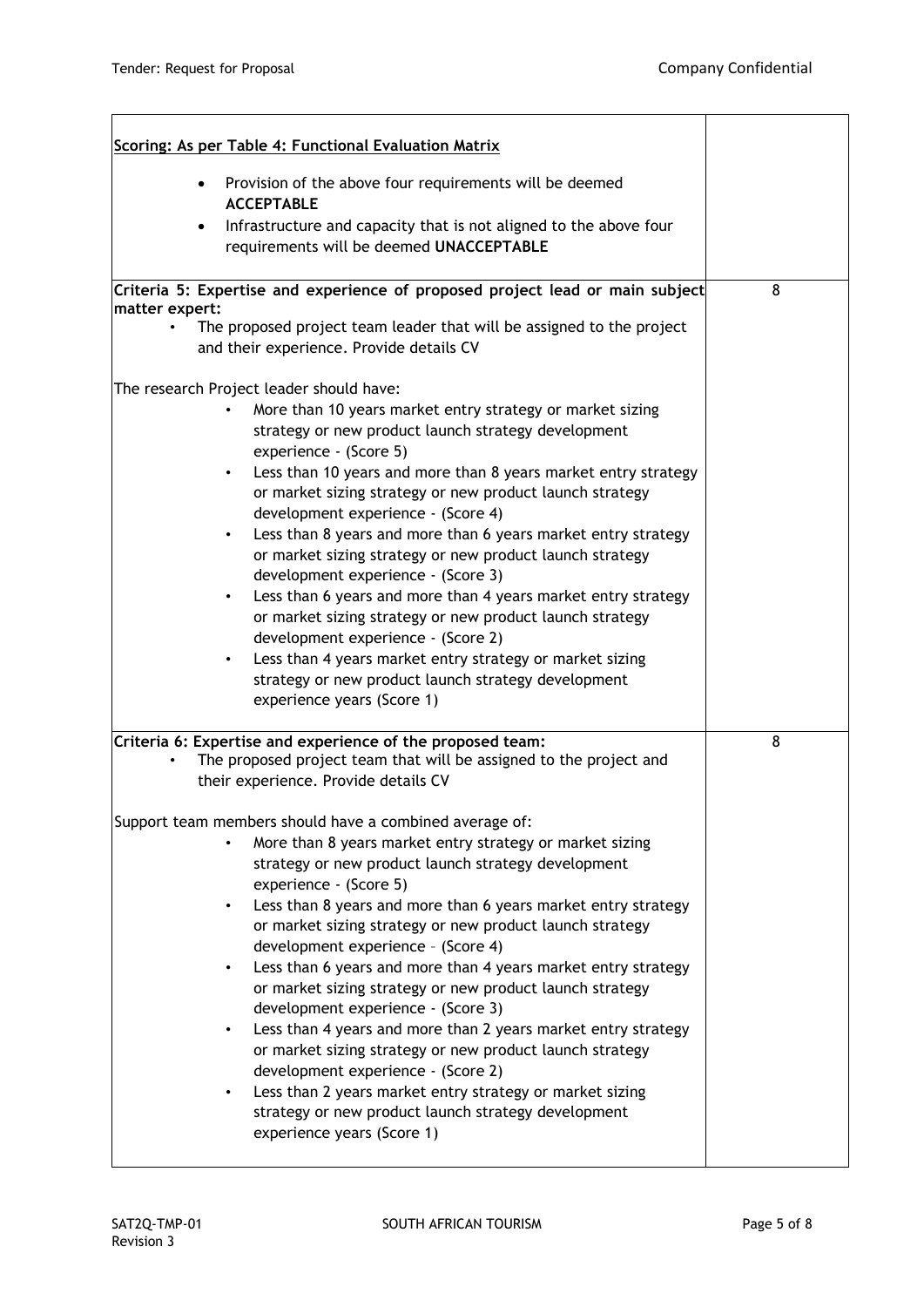| Criteria 7: A detailed project implementation plan with timelines from inception to<br>completion of the project; (with deliverables and dependencies). Bidders must<br>$ $ provide a detailed description of how they intend to execute the study from inception<br>to completion. This must include, as a minimum, a project plan with clear<br>timeframes, skills, and resources utilised in each area                           | 14  |
|-------------------------------------------------------------------------------------------------------------------------------------------------------------------------------------------------------------------------------------------------------------------------------------------------------------------------------------------------------------------------------------------------------------------------------------|-----|
| Scoring: As per Table 4: Functional Evaluation Matrix<br>A detailed project plan with timelines from inception to completion,<br>٠<br>dependencies, deliverables, skills, and resources required will be deemed<br><b>ACCEPTABLE</b><br>No detailed project plan with no timelines from inception to completion, no<br>$\bullet$<br>dependencies, no deliverables, no skills, and resources required will be<br>deemed UNACCEPTABLE |     |
| <b>TOTAL</b>                                                                                                                                                                                                                                                                                                                                                                                                                        | 100 |

If required, they will be at a high level where criteria will be identified that the bid evaluation team might be interested in looking more closely at. The bid evaluation committee will have the opportunity to ask questions and make notes of what they consider to be gaps in the proposals compared with how well the business requirements are satisfied.

- Bids proposals will be evaluated strictly according to the bid evaluation criteria stipulated in this section.
- Service providers must submit supporting documentation for all functional requirements as indicated in the Terms of Reference as part of their bid documents. The panel responsible for scoring the respective bids will evaluate and score all bids based on information presented in the bid proposals in line with the RFP.
- The score for functionality will be calculated in terms of the table below, where each Bid Evaluation Committee (BEC) member will rate each individual criterion on a score between (0-5) which will be multiplied by the weight for each criterion using the following value scale/matrix and those scored broken down on the functional evaluation criteria above.
- The scores allocation of 0-5 that are not defined on the functional evaluation table above will be evaluated as per the below matrix:

| Rating           | <b>Definition</b>                                                                                                                                                                                                                                                                                                                                              | Score |
|------------------|----------------------------------------------------------------------------------------------------------------------------------------------------------------------------------------------------------------------------------------------------------------------------------------------------------------------------------------------------------------|-------|
| <b>Excellent</b> | <b>Exceeds</b> the requirement. Exceptional demonstration by the<br>supplier of the relevant ability, understanding, experience,<br>skills, resources, and quality measures required to provide<br>the goods/services. Response identifies factors that will<br>offer potential value, with supporting evidence.                                               | 5     |
| Good             | Satisfies the requirement with minor additional benefits.<br>Above-average demonstration by the supplier of the<br>ability, understanding, experience, skills,<br>relevant<br>resources, and quality measures required to provide the<br>goods/services. Response identifies factors that will offer<br>potential required services, with supporting evidence. |       |

# **Table 4: Functional Evaluation Matrix**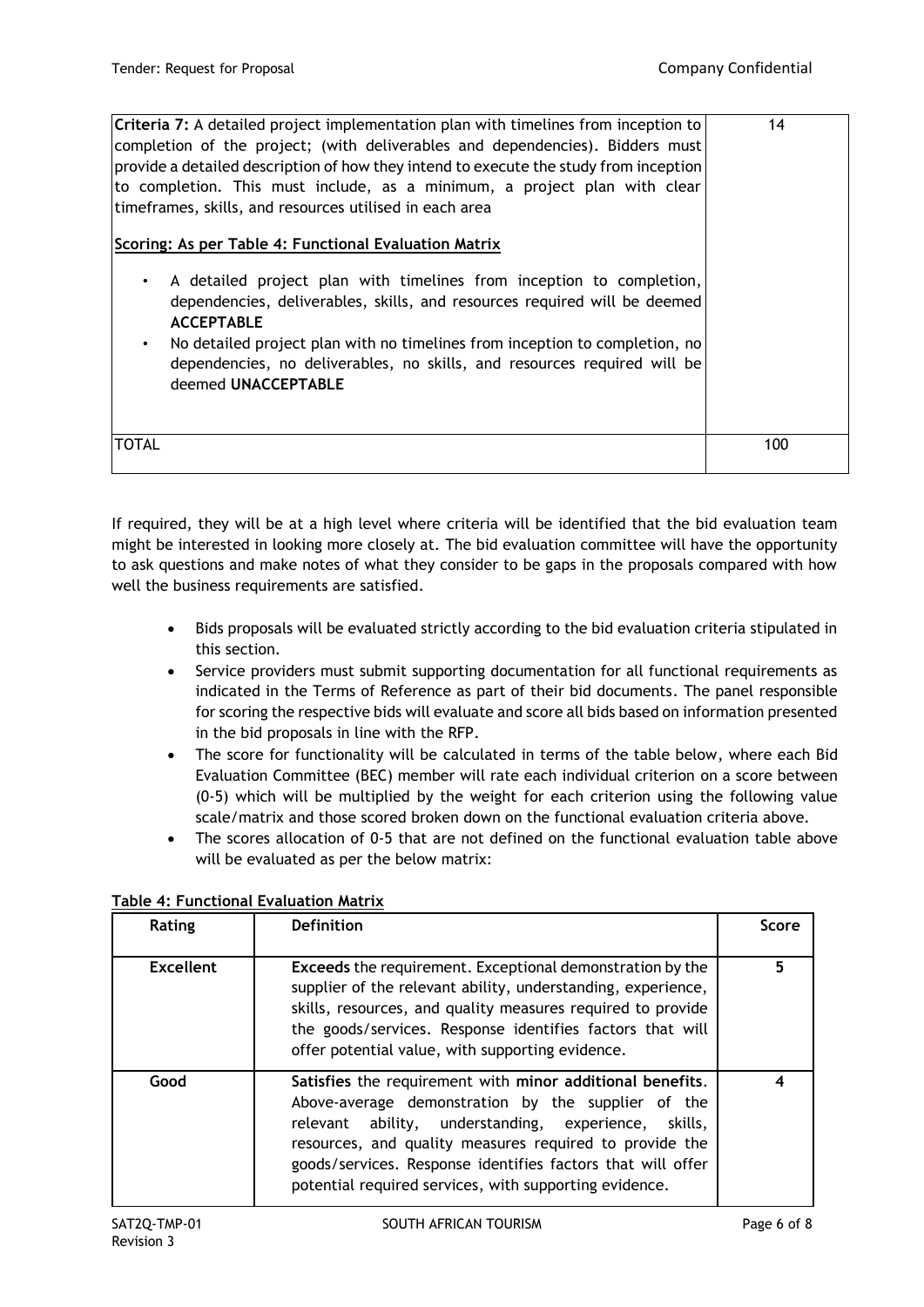| Acceptable                            | Satisfies the requirement. Demonstration by the supplier of<br>the relevant ability, understanding, experience, skills,<br>resource, and quality measures required to provide the<br>goods/services, with supporting evidence.                                                                      | 3            |
|---------------------------------------|-----------------------------------------------------------------------------------------------------------------------------------------------------------------------------------------------------------------------------------------------------------------------------------------------------|--------------|
| Minor<br><b>Reservations</b>          | Satisfies the requirement with minor reservations. Some<br>minor reservations of the supplier's relevant ability,<br>understanding, experience, skills, resource, and quality<br>measures required to provide the goods/services, with little<br>or no supporting evidence.                         | $\mathbf{2}$ |
| <b>Serious</b><br><b>Reservations</b> | Satisfies the requirement with major reservations.<br>Considerable reservations of the supplier's relevant ability,<br>understanding, experience, skills, resource, and quality<br>measures required to provide the goods/services, with little<br>or no supporting evidence.                       |              |
| <b>Unacceptabl</b><br>e               | Does not meet the requirement. Does not comply and/or<br>insufficient information provided to demonstrate that the<br>supplier has the ability, understanding, experience, skills,<br>resource & quality measures required to provide the<br>goods/services, with little or no supporting evidence. | 0            |

# **Phase 3: Price and BBBEE Evaluation (80+20) = 100 points**

Only service provider (s) who meets the minimum threshold of 75% during Phase 2 will be further evaluated for comparative price and BBBEE level of contribution.

The total points for price evaluation (out of 80/90) and the total points for BBBEE evaluation (out of 20/10) will be consolidated. The service provider who scores the highest points for comparative pricing and B-BBEE status level of contributor after the consolidation of points will normally be considered as the preferred service provider with whom South African Tourism will enter into further negotiations.

Upon the successful negotiation and signing of a contract and services level agreement with the preferred service provider, all other service providers will be considered as unsuccessful. That was tendered for.

In terms of Regulation 6 (2) and 7 (2) of the Preferential Procurement Regulations, preference points must be awarded to a service provider for attaining the B-BBEE status level of contribution in accordance with the table below:

| <b>B-BBEE</b><br>of<br><b>Status</b><br>Level<br>Contributor | Number of points<br>(90/10 system) | Number of points<br>(80/20 system) |
|--------------------------------------------------------------|------------------------------------|------------------------------------|
|                                                              | 10                                 | 20                                 |
| 2                                                            | 9                                  | 18                                 |
| 3                                                            | 6                                  | 14                                 |
| 4                                                            | 5                                  | 12                                 |
| 5                                                            | 4                                  | 8                                  |